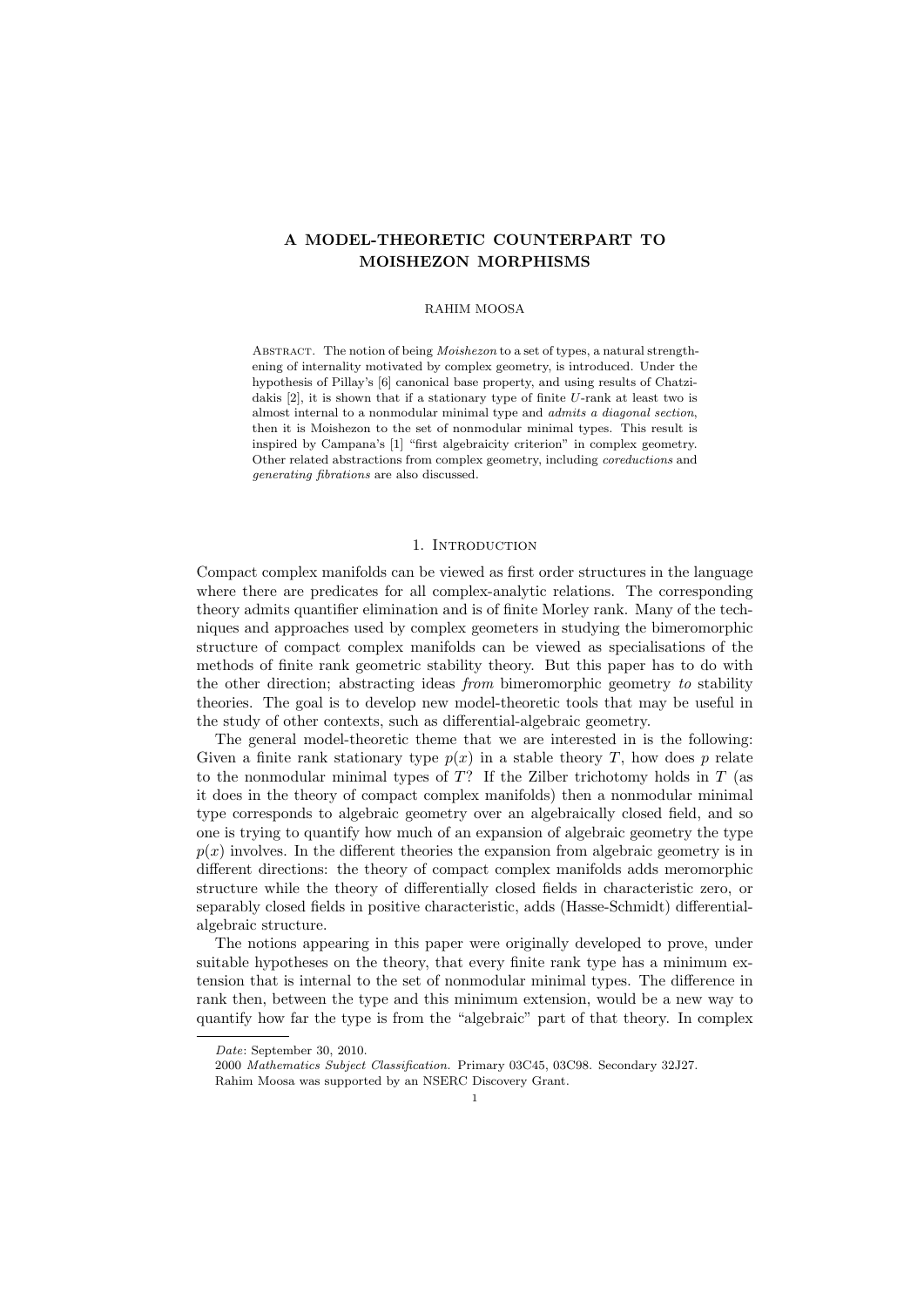geometry such minimum extensions, called algebraic coreductions, have been known to exist since the early nineteen eighties (due to Campana [1]). In its first form this paper was devoted to developing the model-theoretic machinery that would allow the complex-geometric constructions to go through in a wide class of stable theories. As it turned out however, around the same time, Chatzidakis [2] found a much more direct proof of this theorem using milder (but similar) assumptions on the theory. Nevertheless, we feel that some of the ideas and arguments that were extracted and abstracted from complex geometry may be of independent interest and may have other applications. We therefore present them here.

The paper is laid out as follows: In section 2 we introduce a strengthening of internality modelled after the complex-geometric notion of a Moishezon morphism. In section 3, under the assumption that the theory admits the canonical base property (a stability-theoretic condition that is true of compact complex manifolds [6] and differentially closed fields [7]), we give a criterion for when a finite rank type is Moishezon to the set of nonmodular minimals. We rely heavily here on results of Chatzidakis [2], without which we would have had to assume an apparently stronger (but a posteriori equivalent) property introduced by the author and Pillay in [5]. Much of the work in this section involves pushing the techniques of [5] as far as they will go. In any case, our criterion can be viewed as a model-theoretic counterpart of a very special case of Campana's "first algebraicity criterion" from [1]. Finally, in section 4, we discuss the connection to the existence of coreductions, a problem which we also reformulate in terms of the *generating families* that appeared in [5].

We work throughout in  $\overline{M}^{\text{eq}}$  where  $\overline{M}$  is a sufficiently saturated model of a complete stable theory  $T$ . All parameter sets are assumed to be of cardinality less than the cardinality of  $\overline{M}$ , and all tuples  $a, b, \ldots$  will be assumed to be possibly infinite tuples of length strictly less than the cardinality of  $\overline{M}$ . We will only be concerned with precision up to interalgebraicity. In particular, following [5], by the canonical base of a stationary type  $p(x) \in S(A)$ , which we will denote by  $\overline{\text{Cb}}(p)$ , we will mean (an enumeration of) the *algebraic* closure of  $A_0$ , where  $A_0$  is the smallest definably closed subset of  $dcl(A)$  over which p does not fork and the restriction of p to which is stationary.

# 2. Moishezon: between internal and algebraic

Suppose P is a set of partial types and  $p(x) \in S(B)$  is a stationary type. Here, and throughout this paper, for any set  $C \supseteq B$ ,  $p(x)|C$  denotes the nonforking extension of p to C and  $P_C$  denotes the set of partial types in P whose domains are contained in C. We also use  $\mathbf{P}_C^{\overline{M}}$  to denote the set of solutions  $\bigcup q^{\overline{M}}$ .  $q \in \mathbf{P}_C$ 

We will say that  $p(x) \in S(B)$  is **P**-algebraic if  $p^{\overline{M}} \subseteq$  acl  $\left(B\mathbf{P}_{B}^{\overline{M}}\right)$ . Recall that a stationary type  $p(x) \in S(B)$  is almost **P**-internal if there is some  $C \supseteq B$  such that  $p(x)|C$  is **P**-algebraic. We wish to introduce a condition that lies strictly in between P-algebraicity and almost P-internality. To motivate our definition we turn to the model theory of compact complex manifolds.

Let  $A$  be the many-sorted first order structure where there is a sort for every reduced and irreducible complex-analytic space and where the basic predicates are the complex-analytic subsets of cartesian of sorts. The theory of this structure, denoted by CCM, admits quantifier elimimination and is, sort by sort, of finite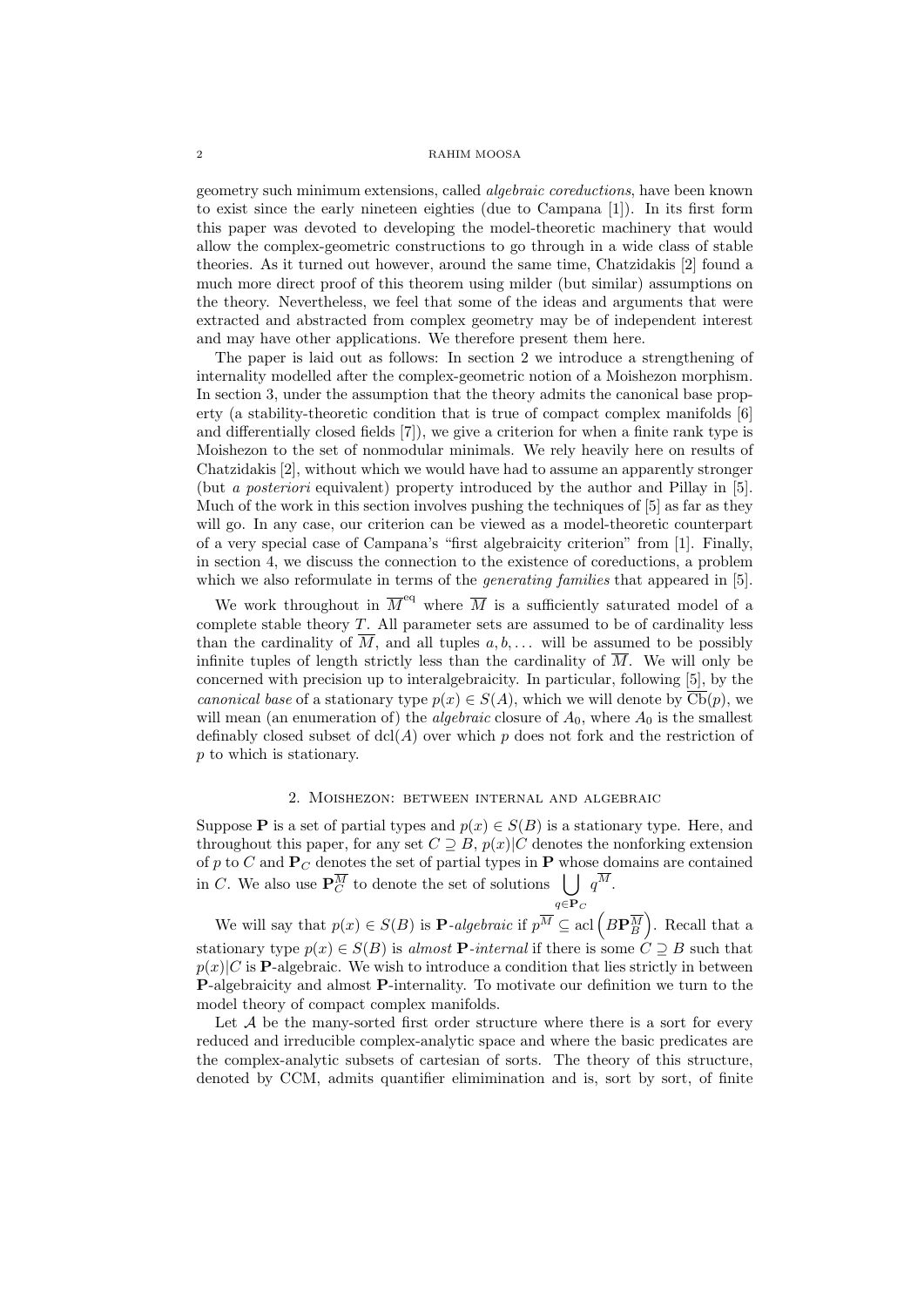Morely rank. A distinguished sort in  $\mathcal A$  is the projective line  $\mathbb P$ . The complex field is definable on this sort, and in fact the induced structure on  $\mathbb P$  is bi-interpretable with the pure field structure on the complex numbers.

Working in a saturated elementary extension of  $A$ , let us consider what it means for a stationary type  $p(x) = \text{stp}(a/b)$  to be P-algebraic or almost P-internal. (Here a and b are assumed to be finite tuples.) If we let  $X = \text{loc}(a, b)$  and  $Y = \text{loc}(b)$  – where here loc denotes the *locus*, that is, the smallest complex-analytic set containing the tuple in question – then, as is explained in section 2 of [3],  $p$  is the generic type of a generic fibre of the fibration  $X \to Y$  induced by the projection map. It follows from results in that paper (see also the discussion in section 3 of [5]) that

- p is P-algebraic if and only if X meromorphically embeds into  $Y \times \mathbb{P}_n$  over Y, for some  $n \geq 0$ , and
- p is almost  $\mathbb{P}$ -internal if and only if p is  $\mathbb{P}$ -internal if and only if there is a complex-analytic space over  $Y, Y' \rightarrow Y$ , such that the fibred product  $X \times_Y Y'$  meromorphically embeds into  $Y' \times \mathbb{P}_n$  over  $Y'$ , for some  $n \geq 0$ .

But in complex geometry there is an intermediate notion that plays a much more important role than either of the above two conditions: a surjective morphism  $X \to Y$  is *Moishezon* if X meromorphically embeds into  $\mathbb{P}(\mathcal{F})$  over Y, where  $\mathcal F$ is a coherent analytic sheaf on Y and  $\mathbb{P}(\mathcal{F})$  denotes the projective linear space associated to F. If p is P-algebraic then  $X \to Y$  is seen to be Moishezon by taking  $\mathcal F$  to be the free sheaf  $\mathcal O_Y^n$ . The converse fails because not every projective linear space splits. On the other hand, as every projective linear space does split after base change, Moishezon-ness of  $X \to Y$  implies that p is almost P-internal. The converse of this implication also fails: the results of [3] show that if  $\dim(a/b) = 1$ then  $p$  is  $\mathbb{P}$ -internal, but there exist non-Moishezon fibrations of dimension one, for example of Hopf surfaces. Hence Moishezon-ness of  $X \to Y$  lies strictly in between  $\mathbb{P}\text{-algebraicity and almost }\mathbb{P}\text{-interality of }p.$ 

Since we do not as yet see how to formulate the abstract analogue of a projective linear space, we focus instead on the following properties of Moishezon fibrations:

- (1) The restriction of a Moishezon morphism to a complex-analytic subspace is again Moishezon.
- (2) The composition of Moishezon morphisms is Moishezon.

The following definition in the general stable setting extracts, almost literally, the model-theoretic content of these properties.

**Definition 2.1.** Suppose  $p(x) \in S(Ab)$  is a stationary type and **P** is an Aut<sub>A</sub>( $\overline{M}$ )invariant set of partial types. We will say that  $p(x)$  is **P**-Moishezon over A if whenever  $a \models p(x)$  and c is such that  $\text{stp}(b/Ac)$  is almost **P**-internal, then  $\text{stp}(a/Ac)$ is almost P-internal.

Note that to verify **P**-Moishezon-ness it suffices to prove that for *some*  $a \models p(x)$ , whenever c is such that  $\text{stp}(b/Ac)$  is almost **P**-internal, then  $\text{stp}(a/Ac)$  is also.

Remark 2.2. This is a somewhat tentative definition. For one thing, it is a variant of a condition that was implicitly considered by Pillay and the author in [5]:

(\*) Whenever  $a \models p(x)$ , c is such that  $\text{stp}(b/Ac)$  is almost **P**-internal, and  $a \nightharpoonup_{Ab} c$ , then stp $(ab/Ac)$  is almost **P**-internal.

Note that since internality is preserved by concatenation, P-Moishezon-ness is a strengthening of (∗). Even so, it is not strong enough to precisely capture the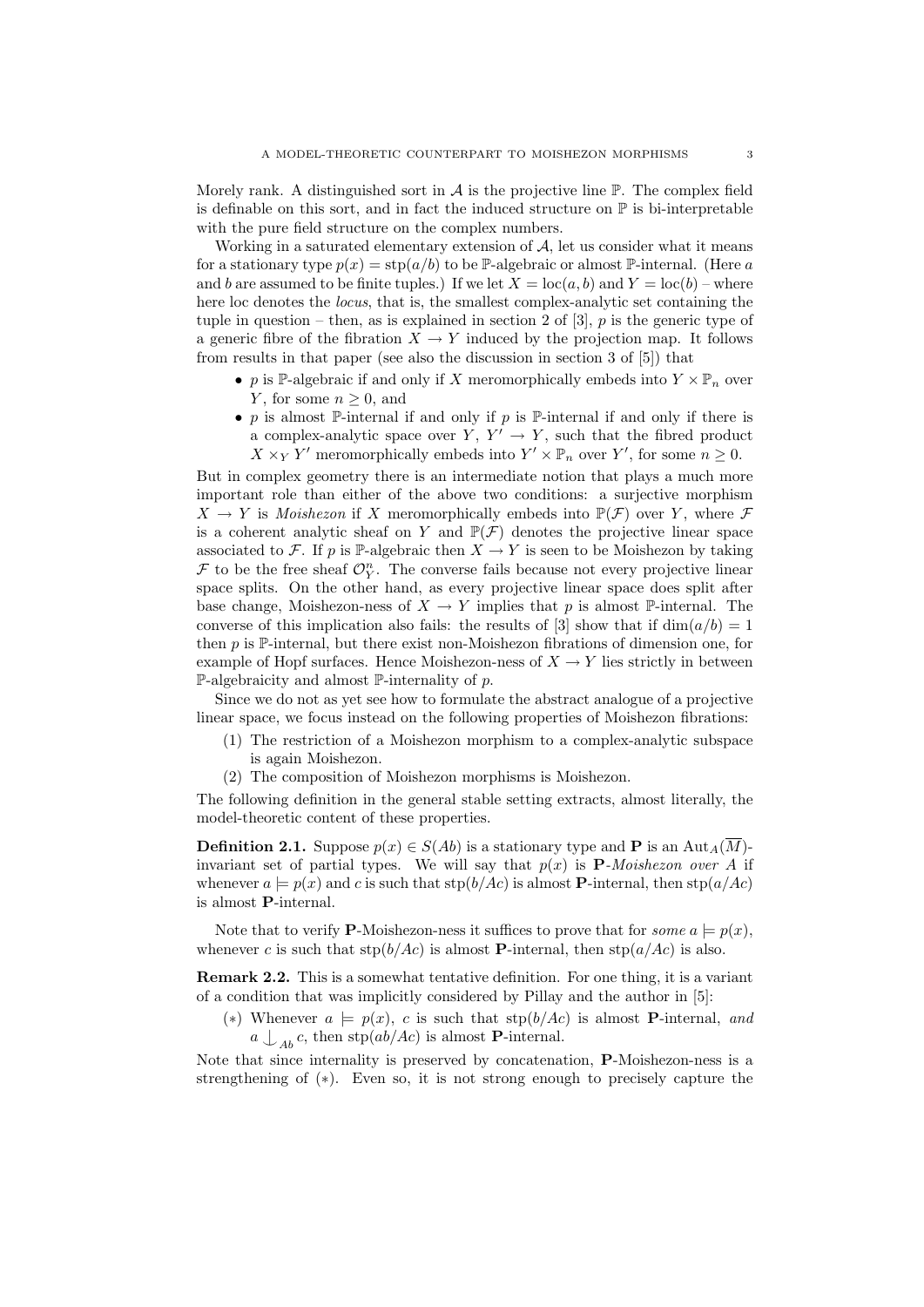complex-geometric notion. While the generic type of a Moishezon morphism in CCM is P-Moishezon (this is Example 2.3 below), not all P-Moishezon types arise in that way: Suppose  $Y$  is a non-algebraic strongly minimal compact complex manifold  $f: X \to Y$  is a fibration with  $\dim(X) = \dim(Y) + 1$ . Then f need not be Moishezon, but the generic type of f will be  $\mathbb{P}\text{-Moishezon}$ . Indeed, if a is generic in X then tp  $(a/f(a))$  is P-internal (by one-dimensionality, see [3]), and as the only P-internal extensions of tp  $(f(a))$  are algebraic extensions, tp  $(a/f(a))$  is in fact P-Moishezon.

**Example 2.3.** Working in CCM, suppose  $X$  and  $Y$  are irreducible compact complex spaces, and  $f: X \to Y$  is a Moishezon morphism. If  $a \in X$  is generic, then stp  $(a/f(a))$  is P-Moishezon over  $\emptyset$ .

*Proof.* Let  $b := f(a)$  and suppose  $\text{stp}(b/c)$  is P-internal. (Recall that in CCM, almost internality and internality coincide.) Let  $U := \text{loc}(a, b, c), V := \text{loc}(b, c),$ and  $W := \text{loc}(c)$ . Then, as  $\text{stp}(bc/c)$  is P-internal, there exists  $W' \to W$  such that  $V \times_W W' \to W'$  meromorphically embeds into  $W' \times \mathbb{P}_n$  over W'. In particular,  $V \times_W W' \to W'$  is Moishezon.

On the other hand, since f is Moishezon, so is  $\Gamma(f) \to Y$ , where  $\Gamma(f) = \text{loc}(a, b)$ is the graph of f. Moishezon morphisms are preserved by base change. Hence  $\Gamma(f)\times_Y V \to V$  is Moishezon. Note that  $Y = \text{loc}(b)$ . As U is contained in  $\Gamma(f)\times_Y V$ over  $V, U \to V$  is also Moishezon. Hence  $U \times_V (V \times_W W') = U \times_W W' \to V \times_W W'$ is Moishezon.

The composition of Moishezon morphisms is Moishezon. So  $U \times_W W' \to W'$ is Moishezon. Hence there exists  $W'' \to W'$  such that  $U \times_W W'' \to W''$  meromorphically embeds in  $W'' \times \mathbb{P}_m$  over W'' for some m. It follows that the generic type of  $U \to W$ , which is  $\text{stp}(ab/c)$ , is P-internal. Hence,  $\text{stp}(a/c)$  is P-internal, as desired.

The following properties of P-Moishezon-ness are immediate consequences of the of the definitions.

**Proposition 2.4.** Suppose  $p(x) \in S(Ab)$  is stationary and **P** is an Aut<sub>A</sub>( $\overline{M}$ ). invariant set of partial types.

- (a) If p is  $P_A$ -algebraic then it is  $P-Moishezon over A$ . In particular, if p is almost  $P_A$ -internal then some nonforking extension of p is  $P$ -Moishezon over A. 1
- (b) If p is  $P$ -Moishezon over A then it is almost  $P$ -internal.
- (c) If  $p \restriction A$  is stationary and almost **P**-internal then p is **P**-Moishezon over A.
- (d) If p is  $P$ -Moishezon over A then every extension of p is also.
- (e) If p is **P**-Moishezon over A and  $a' \in \text{acl}(Aba)$  for some  $a \models p(x)$ , then  $\exp(a'/Ab)$  is **P**-Moishezon over A.
- (f) If  $\text{stp}(a/Ab)$  and  $\text{stp}(a'/Ab)$  are **P**-Moishezon over A, then so is  $\text{stp}(aa'/Ab)$ .
- (g) If  $\text{stp}(a/Ab)$  and  $\text{stp}(b/Ac)$  are **P**-Moishezon over A, then so is  $\text{stp}(a/Ac)$ .
- (h) If  $\text{stp}(a/Abc)$  is **P**-Moishezon over A then it is **P**-Moishezon over Ab.

*Proof.* For part (a) suppose  $\text{stp}(b/Ac)$  is almost **P**-internal. So there exists  $C \supseteq Ac$ such that  $b \bigcup_{Ac} C$  and  $b \in \text{acl}(C\mathbf{P}_C^M)$ . Let  $a \models p(x)|Cb$ . Then  $a \bigcup_{Ac} C$  and, since

<sup>&</sup>lt;sup>1</sup>Note that, unlike almost **P**-internality, having a **P**-Moishezon nonforking extension does not imply being P-Moishezon.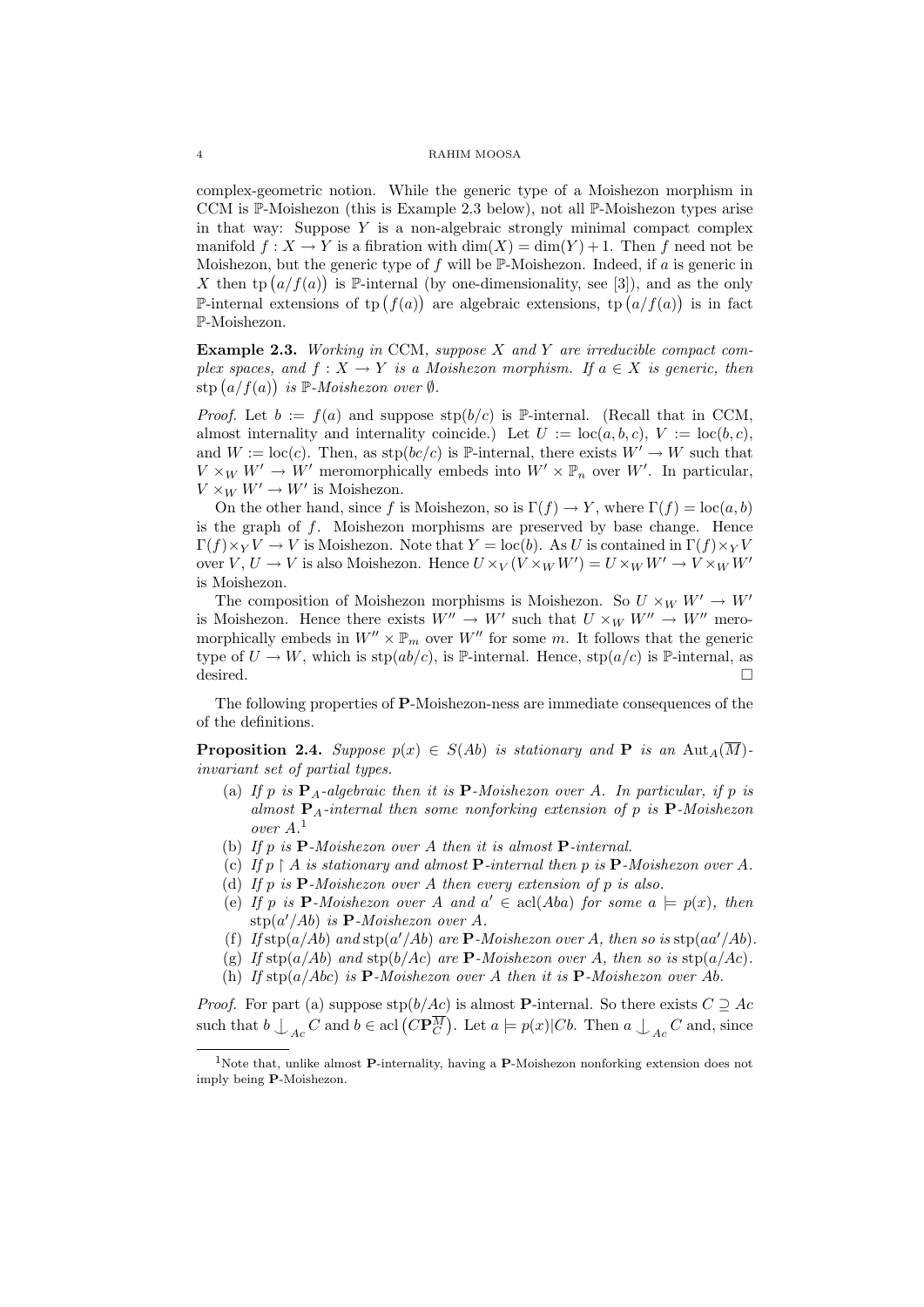$p^M \subseteq \text{acl}(AbP_A^M)$ , we have  $a \in \text{acl}(CP_C^M)$ . So stp $(a/Ac)$  is almost P-internal. Hence  $p(x) = \text{tp}(a/Ab)$  is **P**-Moishezon over A.

In particular, if p is almost  $P_A$ -internal then from some  $b' \supseteq b$ , the nonforking extension  $q(x) := p(x)|Ab'$  is  $\mathbf{P}_A$ -algebraic, and hence  $\mathbf{P}$ -Moishezon over A.

For part (b) just take  $c = b$  in the definition of **P**-Moishezon.

Part (c). Suppose  $p \restriction A$  is stationary and almost **P**-internal. Then every extension of  $p \restriction A$  is almost **P**-internal. In particular  $\text{stp}(a/Ac)$  is almost **P**-internal for any  $a \models p(x)$  and any c such that  $\text{stp}(b/Ac)$  is almost **P**-internal. That is,  $p(x) = \text{tp}(a/Ab)$  is **P**-Moishezon over A.

Part (d). Suppose  $q \in S(Ab')$  is an extension of p, where  $b' \supseteq b$ . Suppose stp(b'/Ac) is **P**-internal and let  $a \models q(x)$ . Then  $a \models p(x)$  and stp(b/Ac) is **P**internal, so that  $\text{stp}(a/Ac)$  is almost **P**-internal, as desired.

Part (e). If  $\text{stp}(b/Ac)$  is almost **P**-internal then by the **P**-Moishezon-ness of  $\exp(a/Ab)$  over A,  $\exp(a/Ac)$  is also almost **P**-internal. So  $\exp(ab/Ac)$  is almost **P**-internal. Since  $a' \in \text{acl}(Aba)$ ,  $\text{stp}(a'/Ac)$  is almost **P**-internal, as desired.

Part (f). If  $\text{stp}(b/Ac)$  is almost **P**-internal then by **P**-Moishezon-ness both  $\exp(a/Ac)$  and  $\sup(a'/Ac)$  are almost P-internal. Hence,  $\sup(aa'/Ac)$  is almost Pinternal, as desired.

Part (g). If  $\text{stp}(c/Ad)$  is almost **P**-internal then by the **P**-Moishezon-ness of  $\sup(b/Ac)$  over A,  $\sup(b/Ad)$  is also almost **P**-internal. But then, by the **P**-Moishezonness of  $\text{stp}(a/Ab)$  over A,  $\text{stp}(a/Ad)$  is almost **P**-internal, as desired.

Finally, to prove part (h), suppose  $\text{stp}(c/Abd)$  is almost **P**-internal. Then so is stp(bc/Abd), and so, by the **P**-Moishezon-ness of  $\text{stp}(a/Abc)$ ,  $\text{stp}(a/Abd)$  is almost **P**-internal, as desired. □

# 3. A criterion for being Moishezon to the set of nonmodular minimal types

In this section we take  $P$  to be the set of all nonmodular minimal types. An essential part of understanding the structure of finite-rank definable sets in a stable theory is the task of determining whether a given type bears any relation to the set of nomodular minimal types. For example, is it non-orthogonal to P? If so, is it almost internal to P? In this section we are interested in the question: When is an almost P-internal type actually P-Moishezon? The following algebraicity criterion in complex geometry will serve as a template for us:

**Theorem 3.1** (Campana [1], Théoreme 2). Suppose X is a compact complex space of Kähler-type, and  $f : X \to Y$  is a surjective morphism whose fibres are Moishezon.<sup>2</sup> If there exists an analytic subspace  $A \subseteq X$  such that  $f|_A : A \to Y$  is surjective and Moishezon, then f is Moishezon. In particular, if f has a meromorphic section then it is Moishezon.

Actually, we have stated the theorem here in a more general way than it appears in  $[1]$  where Campana assumes in addition that Y is Moishezon and then concludes that X is Moishezon. But the proof he gives there goes through word for word in the relative setting. The model-theoretic significance of the Kähler assumption has to do with saturation in an appropriate language, for details about which we refer the reader to [4]. Let us only mention that if X is Kähler then generic type of f is

<sup>&</sup>lt;sup>2</sup>Recall that a compact complex space A is *Moishezon* if the morphism  $f : A \to \{pt.\}$  is Moishezon. Equivalently, A is bimeromorphic to a projective algebraic variety.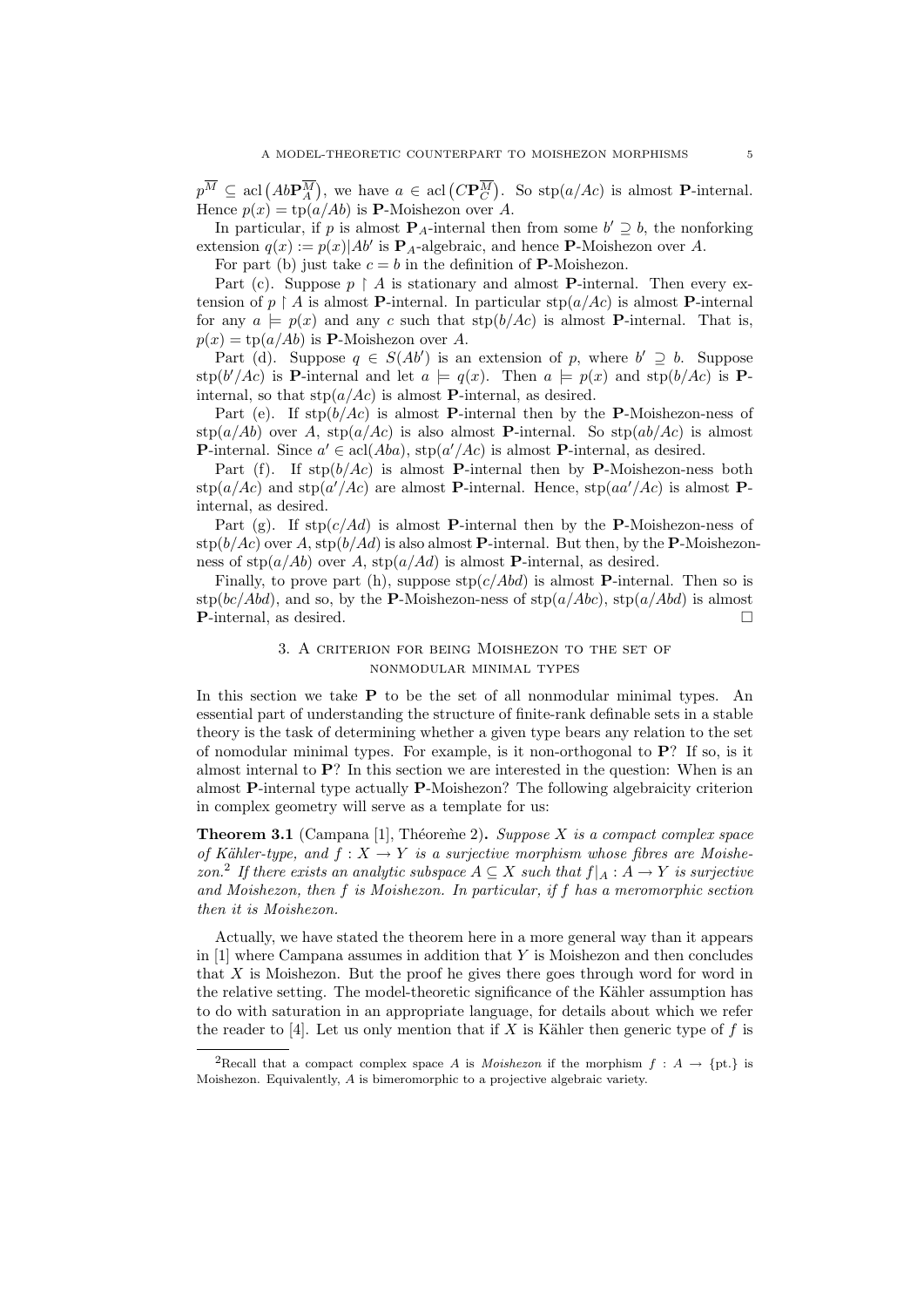$\mathbb P$ -internal if and only if the general fibres of f are Moishezon. So the above theorem is about passing from P-internality to Moishezon-ness. To find a model-theoretic counterpart to this theorem (or more accurately, to the "in particular" clause) we begin by approximating the notion of a section as follows.

**Definition 3.2.** Let us say that a complete stationary type  $p$  admits a diagonal section if there exists  $a \in \text{acl}(\text{dom}(p))$  such that  $a \models p \upharpoonright_{\overline{\text{Cb}}(p)}$ .

Remark 3.3. Every stationary type has a nonforking extension that admits a diagonal section: if  $a \models p(x) \in S(B)$  then the nonforking extension  $p|Ba$  admits a diagonal section, namely  $\alpha$  itself. This is analogous to the fact that for every morphism  $X \to Y$ , the diagonal map is a section to  $X \times_Y X \to X$ .

What one might hope for, at least in the finite  $U$ -rank setting, is that if  $p$  is P-internal and admits a diagonal section then it is P-Moishezon (over the empty set). We will in fact prove something like this in Theorem 3.7 below, but only under the additional hypothesis of the "canonical base property,", which we now discuss in the following digression.

3.1. The canonical base property. Motivated by complex-geometric results due to Campana and Fujiki from the nineteen eighties, Pillay [6] introduced the following condition: T has the *canonical base property* (CBP) if whenever  $U(a/A) < \omega$ and  $b = \overline{\text{Cb}}(a/Ab)$  then  $\text{stp}(b/Aa)$  is almost **P**-internal.<sup>3</sup> The complex-geometric results alluded to above more or less directly imply that CCM has the CBP. In [7] Pillay and Ziegler show that differentially closed fields have the CBP. Indeed, no stable theories have been shown to fail the CBP. Again motivated by the complexgeometric situation, Pillay and the author introduced an apparent strengthening of this condition in  $[5]$ , which we called the *uniform canonical base property* (UCBP), and which essentially says that whenever  $U(a/A) < \omega$  and  $b = \overline{\text{Cb}}(a/Ab)$  then  $\text{stp}(b/Aa)$  is **P**-Moishezon. "Essentially" because we were working with a slightly weaker variant of Moishezon-ness, namely condition (∗) of Remark 2.2. In any case, we pointed out that CCM has the UCBP, and we asked whether or not the CBP always implies the UCBP. Recently, Chatzidakis has shown that this is indeed the case. In terms of Moishezon-ness, her theorem can be stated as follows:

**Theorem 3.4** (Chatzidakis [2], Theorem 2.9). Suppose T has the CBP. If  $U(a/A)$  $\omega$  and  $b = \overline{\text{Cb}}(a/Ab)$ , then  $\text{stp}(b/Aa)$  is **P**-Moishezon over A.

One of the ingredients that goes into proving Theorem 3.4 is the following consequence of the CBP, also due to Chatzidakis [2]: if  $U(a/A) < \omega$  and  $b = \overline{\mathbf{Cb}}(a/Ab)$ , then tp  $(b/\text{acl}(Aa) \cap \text{acl}(Ab))$  is almost **P**-internal. In [5] the author and Pillay gave a more geometrically motivated proof of this fact (using the UCBP). Given Theorem 3.4, one is tempted to ask whether or not tp  $(b/acl(Aa) \cap \text{acl}(Ab))$  is in fact **P**-Moishezon over A. While this is too much to ask, our arguments in  $[5]$  can be stretched to give:

**Lemma 3.5.** Suppose the CBP holds for T,  $U(a/A) < \omega$ ,  $b = \overline{\text{Cb}}(a/Ab)$  and  $a = \overline{\mathbf{Cb}}(b/Aa)$ . Then tp  $(b/\operatorname{acl}(Aa) \cap \operatorname{acl}(Ab))$  | Aa is **P**-Moishezon over A.

<sup>3</sup>Here P is still the set of all nonmodular minimal types, but in fact, by the results of [2], it changes nothing if we replace  $P$  by the set of all minimal types (see Remark 1.1(b) of [5]).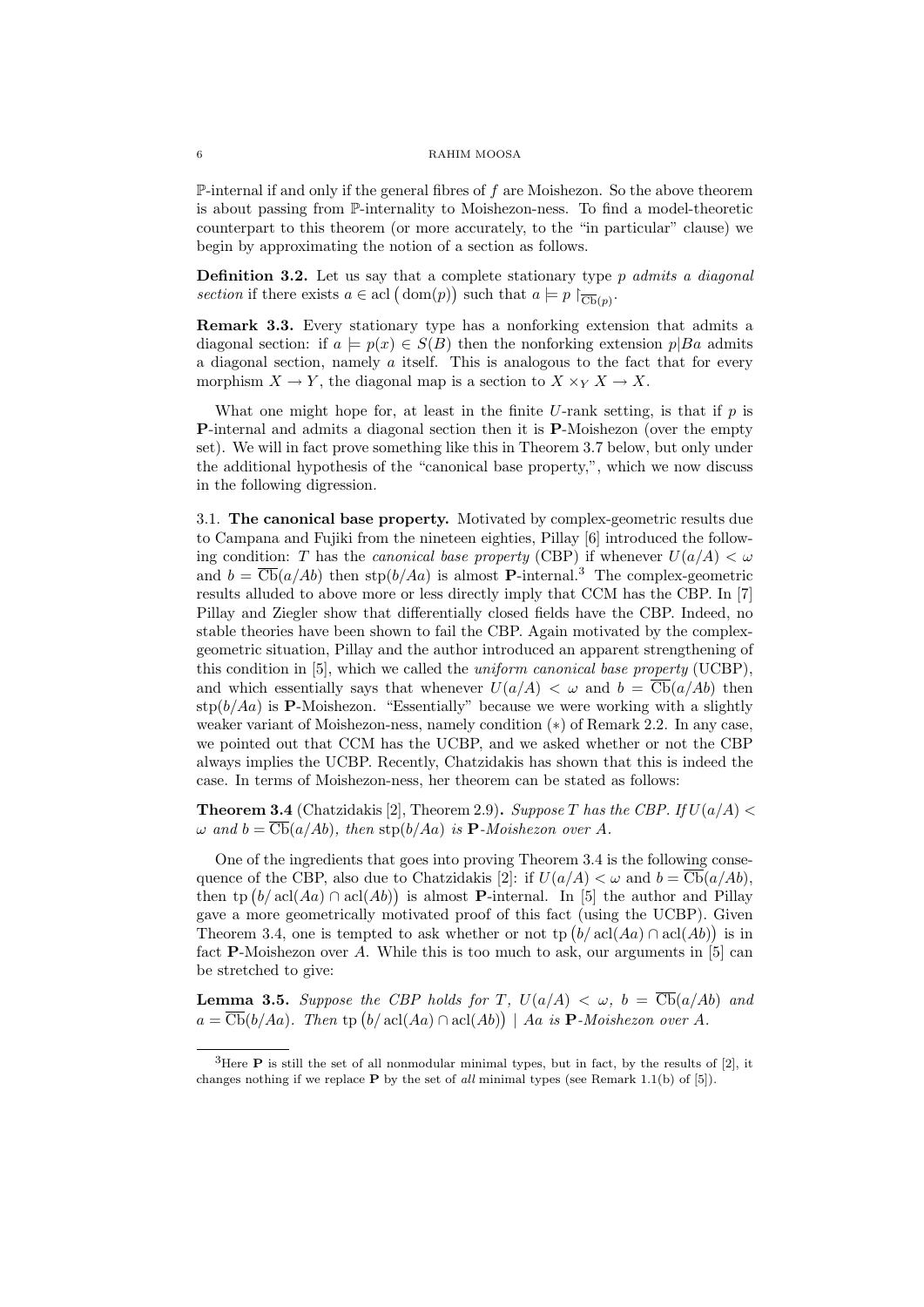*Proof.* While this is stronger than the statement of Proposition 4.4 in [5] (which only concludes that tp  $(b/ \text{acl}(Aa) \cap \text{acl}(Ab))$  is almost **P**-internal), it actually follows from the proof given there. Let d be such that  $Ad = \operatorname{acl}(Aa) \cap \operatorname{acl}(Ab)$ .

By Theorem 3.4, both  $\text{stp}(a/Ab)$  and  $\text{stp}(b/Aa)$  are **P**-Moishezon over A. Now, recursively define  $a = a_0, a_1, \ldots$  and  $b = b_0, b_1, \ldots$  such that

- (i)  $a_{i+1} \models \text{stp}(a_i/Ab_i)|Ab_ia$
- (ii)  $b_{i+1} = \frac{\text{stp}(b_i/Aa_{i+1})|Aa_{i+1}b}{}$
- (iii)  $\text{stp}(b_i/Aa)$ ,  $\text{stp}(a_i/Aa)$  are **P**-Moishezon over A.

This is done as follows. Suppose we have already defined  $a = a_0, a_1, \ldots, a_i$  and  $b = b_0, b_1, \ldots, b_i$ . Note that by the induction hypothesis  $a_i b_i \models \text{stp}(ab/A)$ . Hence  $\sup(a_i/Ab_i)$  is P-Moishezon over A. Let  $a_{i+1} \models \sup(a_i/Ab_i)|Ab_ia$ . Then  $\sup(a_{i+1}/Ab_i)$ is **P**-Moishezon over A. By the inductive hypothesis,  $\text{stp}(b_i/Aa)$  is **P**-Moishezon over A. So, by Proposition 2.4(h),  $\text{stp}(a_{i+1}/Aa)$  is **P**-Moishezon over A. Next let  $b_{i+1}$   $\models$  stp $(b_i/Aa_{i+1})|Aa_{i+1}b$ . As stp $(b/Aa)$  is **P**-Moishezon over A, so is  $\sup(b_{i+1}/Aa_{i+1})$ . We have just shown that  $\sup(a_{i+1}/Aa)$  is **P**-Moishezon over A, and so we get, by Proposition 2.4(h) again, that  $\text{stp}(b_{i+1}/Aa)$  is **P**-Moishezon over A, as desired.

Having constructed these sequences, note that by (i) and (ii), acl $(Aa_i)$ ∩acl $(Ab_i)$  =  $\operatorname{acl}(Aa) \cap \operatorname{acl}(Ab) = Ad$  and  $a_ib_i \models \operatorname{stp}(ab/Ad)$ , for all  $i \geq 0$ . Moreover, because of finite U-rank, eventually,

$$
a\mathop{\cup}\limits_{Ad} a_\ell b_\ell
$$

for sufficiently large  $\ell \geq 0$ . Indeed, this is Lemma 2.2 of [5] – see in particular the statement marked by (\*) in the proof of that Lemma. So  $\text{tp}(b_\ell/Aa)$  is the nonforking extension of tp( $b/Ad$ ), and it is **P**-Moishezon over A by (iii).

We are interested in the following consequence for minimal canonical types.

**Corollary 3.6.** Suppose the CBP holds for T and  $U(a/A) < \omega$ . If  $U(a/Ab) = 1$ ,  $b = \overline{\mathbf{Cb}}(a/Ab)$ , and  $b \notin \operatorname{acl}(Aa)$ , then  $\operatorname{tp} (a/\operatorname{acl}(Aa) \cap \operatorname{acl}(Ab)) \mid Aa$  is  $\mathbf{P}\text{-}Moishezon$ over A.

*Proof.* Again, let d be such that  $Ad = \operatorname{acl}(Aa) \cap \operatorname{acl}(Ab)$ .

We first show that  $tp(b/Ad)|Aa$  is **P**-Moishezon over A. Let  $a' = \overline{\text{Cb}}(b/Aa)$ . So  $a' \in \text{acl}(Aa)$ . If  $a' \in \text{acl}(Ab)$  then  $\overline{\text{Cb}}(b/Aa) \subseteq Ad$  and hence  $b \bigcup_{Ad} a$ . It follows that tp $(b/Ad)|Aa =$  tp $(b/Ad)$ . But by Theorem 3.4, tp $(b/Ad)$  is P-Moishezon over A and we are done. Hence we may assume that  $a' \notin \operatorname{acl}(Ab)$ . But then, as  $U(a/Ab) = 1, a \in \text{acl}(Aba')$ . Since  $b \bigcup_{Aa'} a$ , this implies that  $a \in \text{acl}(Aa')$ . Hence a and a' are interalgebraic over A. So  $a = \overline{\text{Cb}}(b/Aa)$  also. Now Lemma 3.5 applies and we have that  $\text{tp}(b/Ad)|Aa$  is **P**-Moishezon over A.

To prove the corollary, we let  $a_1b_1 \models \text{tp}(ab/Ad)|Aa$  and we show that  $\text{tp}(a_1/Aa)$ is P-Moishezon over A. Note that  $b \notin \text{acl}(Aa) \implies b_1 \notin \text{acl}(Aa_1) \implies b_1 \notin$ acl $(Aa_1a)$ , where the last implication is because  $b_1 \nightharpoonup_{Aa_1} a$ . Hence there exists  $b_2 \models \text{tp}(b_1/Aa_1a)$  with  $b_2 \notin \text{acl}(Ab_1)$ . Let  $p_{b_1}$  and  $p_{b_2}$  be the conjugates of  $\text{tp}(a/Ab)$ obtained by replacing b by  $b_1$  and  $b_2$  respectively. As  $b_1 = \text{Cb}(p_{b_1})$ , the fact that  $b_2 \notin \text{acl}(Ab_1)$  means that  $p_{b_1} \cup p_{b_2}$  must be a forking extension of  $p_{b_1}$ . The latter being of rank 1 implies that  $p_{b_1} \cup p_{b_2}$  is algebraic. Since  $b_1$  and  $b_2$  have the same type over  $Aa_1$  and  $a_1 \models p_{b_1}$ , we get that  $a_1 \models p_{b_2}$  also and so  $a_1 \in \text{acl}(Ab_1b_2)$ . But  $tp(b_1/Aa) = tp(b_2/Aa)$  is the nonforking extension of  $tp(b/Ad)$  to Aa, and is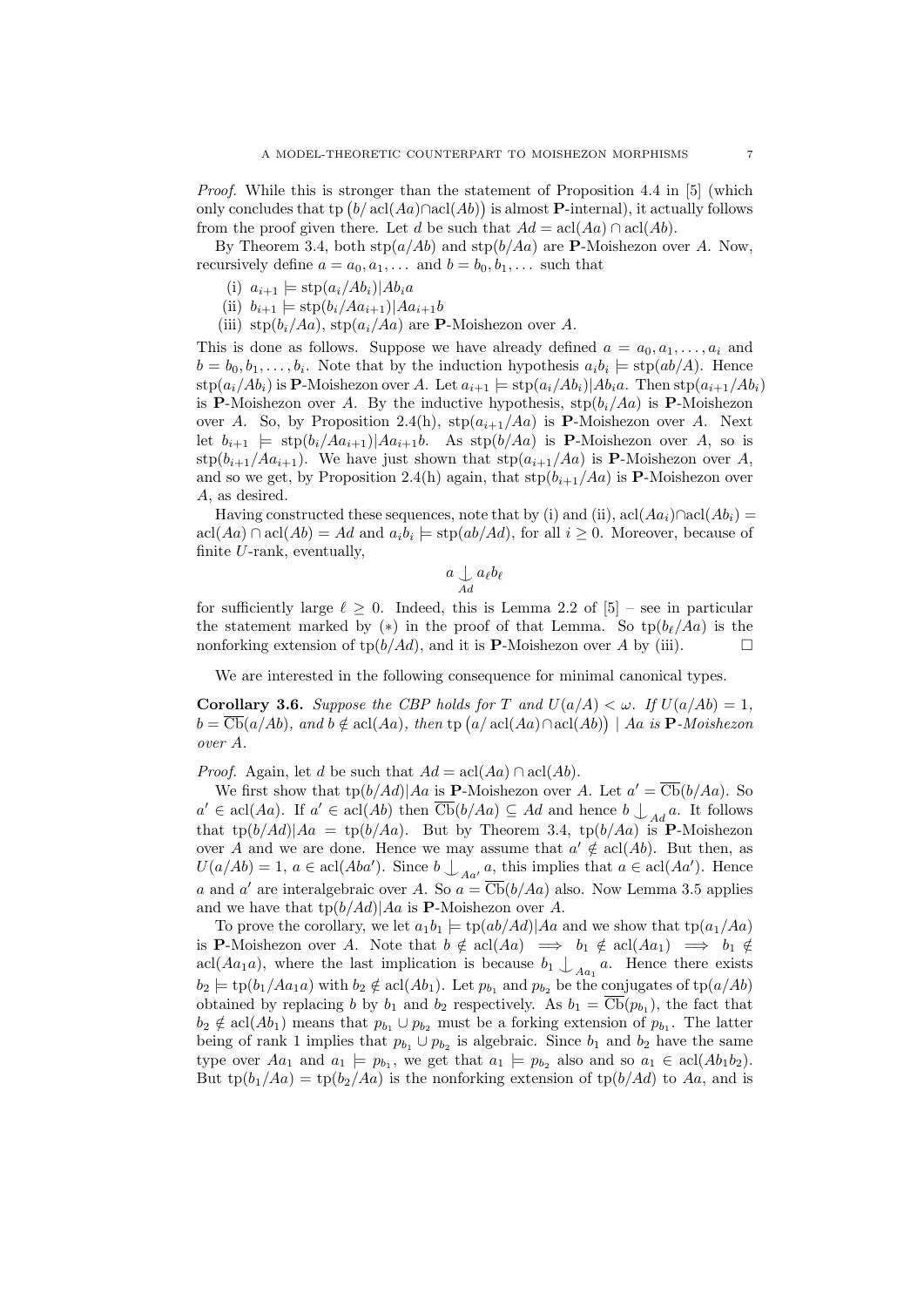thus P-Moishezon over A by the preceeding paragraph. Hence, by Proposition 2.4 parts (e) and (f),  $tp(a_1/Aa)$  is **P**-Moishezon over A.

We now return to the promised criterion for when an almost internal type is in fact Moishezon. For the sake of convenience we restrict ourselves to finite rank theories – though everything can be formulated so as to apply to finite rank types in arbitrary stable theories (with the CBP).

**Theorem 3.7.** Suppose T is a finite U-rank theory with the CBP, and  $P$  is the set of all nonmodular minimal types. Suppose p is a stationary type of U-rank at least two that is almost internal to a nonmodular minimal type. If p admits a diagonal section, then p is  $\mathbf{P}\text{-}Moishezon over  $\emptyset$ .$ 

In particular, every stationary type of rank at least two that is almost internal to a nonmodular minimal type becomes P-Moishezon after taking a nonforking extension to a realisation.

Proof. We begin by proving the "in particular" clause as a separate lemma.

**Lemma 3.8.** Suppose T is a finite U-rank theory with the CBP. Suppose  $c =$  $\overline{\text{Cb}}(a/Ac)$  and stp $(a/Ac)$  is of U-rank at least two and almost internal to a nonmodular minimal type. Then  $\sup(a/Ac)|Aca$  is **P**-Moishezon over A.

*Proof of Lemma 3.8.* Replacing a by  $(a, c)$  we may also assume that  $a \in \text{acl}(Ac)$ . Since  $\text{stp}(a/Ac)$  is almost internal to a nonmodular minimal type, there exists  $c' \supseteq c$ such that  $\text{stp}(a/Ac')$  is a stationary canonical type of U-rank 1 and acl(Aca) ∩  $\operatorname{acl}(Ac') = \operatorname{acl}(Ac)$ . This is Lemma 5.4 of [5] and expresses the existence of a "rich family of curves" on any U-rank at least two type that is almost internal to a nonmodular minimal type. Note that  $c' \notin \text{acl}(Aa)$ : indeed, if it were, then we would have  $c' \in \text{acl}(Ac)$ , contradicting the fact that  $U(a/Ac) > 1$  while  $U(a/Ac') =$ 1. Now, by Corollary 3.6 applied to  $\text{stp}(a/Ac')$ , we have that  $\text{stp}(a/\text{acl}(Aa) \cap$  $\text{acl}(Ac')$  | Aa is P-Moishezon over A. But  $\text{acl}(Aa) \cap \text{acl}(Ac') = \text{acl}(Aca) \cap \text{acl}(Ac') =$ acl $(Ac)$ . Hence  $\text{stp}(a/Ac)|Aa$  is **P**-Moishezon over A, as desired.

Now suppose  $p$  is a stationary type almost internal to a nonmodular minimal type and admitting a diagonal section. Let  $c = \overline{\text{Cb}}(p)$ . Recall that p admitting a diagonal section means that there exists  $a \in \text{acl}(\text{dom}(p))$  such that  $\text{tp}(a/c) = p \restriction_{c}$ . Note that p, or rather its unique extension to acl  $(\text{dom}(p))$ , is an extension of  $tp(a/c)|ca$ . Hence it suffices to show that  $tp(a/c)|ca$  is **P**-Moishezon over  $\emptyset$ . But since p is a nonforking extension of  $tp(a/c)$ , the latter is also almost internal to a nonmodular minimal type (the same one). So we can apply Lemma 3.8 with  $A = \emptyset$ to conclude that  $\text{tr}(a/c)|ca$  is **P**-Moishezon over  $\emptyset$ , as desired.

Note that Theorem 3.7 only abstracts a special case of the "in particular" clause of Campana's algebraicity criterion (Theorem 3.1), and that it is not even clear how to formulate a more complete model-theortic counterpart of that result. It may be that the Zariski-type structures of Hrushovski-Zilber, where it is possible to talk about specialisations, offer the right context in which to work this out.

#### 4. COREDUCTIONS

As was mentioned in the introduction, the original intention for developing a notion of Moishezon-ness in the abstract stable setting was to prove that under certain assumptions on the theory (namely UCBP), for all  $a$  and  $A$  there exists a minimum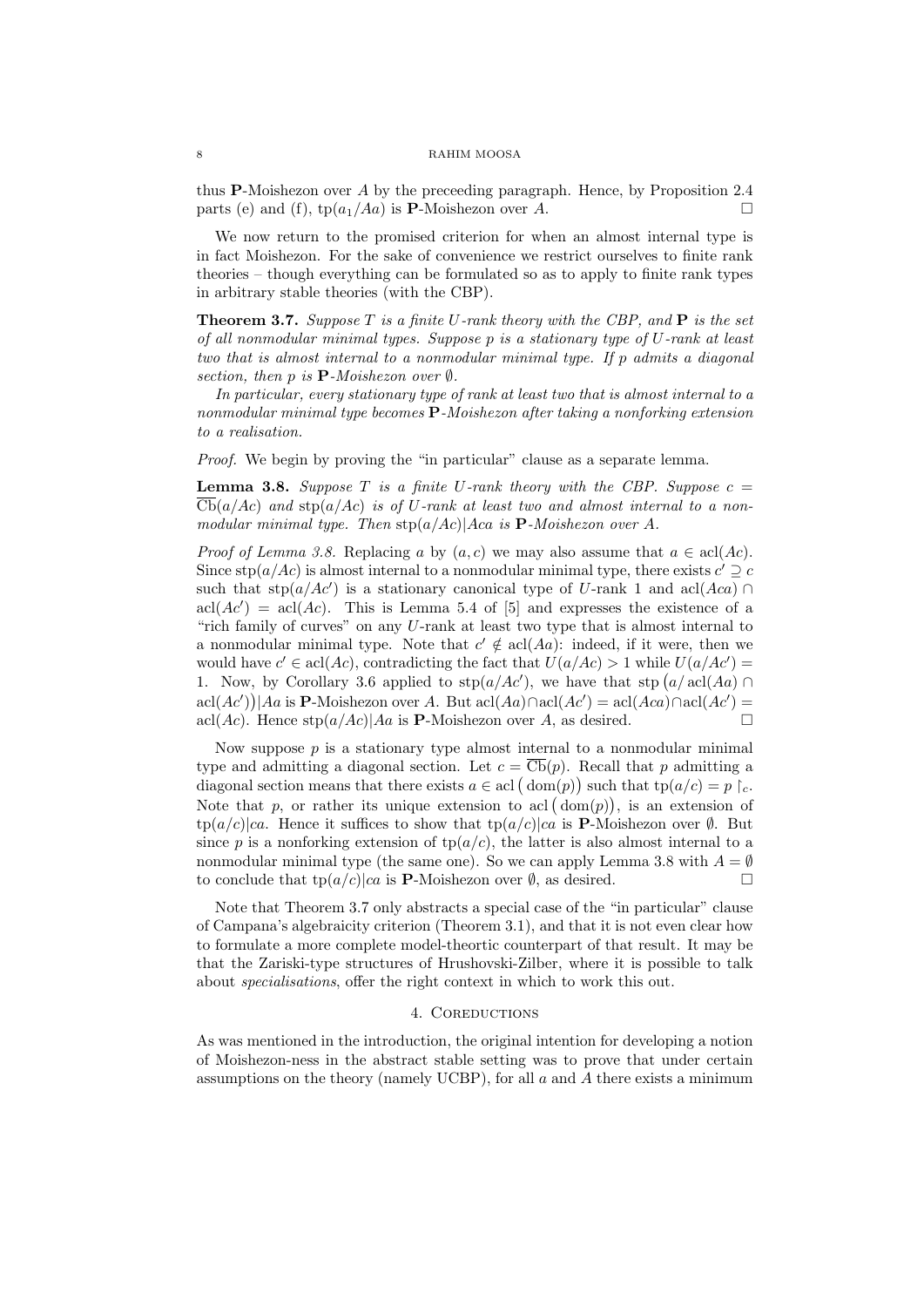algebraically closed set  $A \subseteq B \subseteq \text{acl}(Aa)$  such that  $\text{stp}(a/B)$  is almost internal to the set of nomodular minimal types. As it turned out, Chatzidakis [2], employing even weaker assumptions (simply CBP), found a much more direct proof of this intended application.<sup>4</sup> In this final section we discuss Chatzidakis' result from the point of view of known results in complex geometry. Even though it was not in the end necessary, we also explain how Moishezon-ness is related to these issues.

Given an irreducible compact complex space  $X$ , one of the first constructions in bimeromorphic geometry is to consider its algebraic reduction, a holomorphic surjection  $f: X \to V$  where V is a projective algebraic variety and such that f induces an isomorphism between the rational function field of  $V$  and the meromorphic function field of X. The algebraic reduction map satisfies a certain universal property expressing that  $V$  is the maximum algebraic image of  $X$ . The modeltheoretic content of this is expressed in the following easy fact about finite rank types in arbitrary stable theories: Suppose **P** is any Aut<sub>A</sub> $(\overline{M})$ -invariant set of partial types and  $U(a/A) < \omega$ . Then there exists  $b \in \text{acl}(Aa)$  such that  $\text{stp}(b/A)$  is almost P-internal and whenever  $c \in \text{acl}(Aa)$  with  $\text{stp}(c/A)$  almost P-internal, then  $c \in \text{acl}(Ab)$ . Clearly this b is uniquely determined upto interalgebraicity over A, and we could call it the **P**-reduction of a over A. Note that finding the **P**-reduction is the first step in a **P**-analysis of  $\text{stp}(a/A)$ . Up to bimeromorphic equivalence, algebraic reductions in complex geometry are just P-reductions in the theory CCM.

Now, in [1], Campana considered a dual notion to algebraic reductions: maximum algebraic fibrations (or quotients). Somewhat loosely speaking, a meromorphic surjection  $f: X \to Y$  is an *algebraic coreduction of* X if the general fibres of f are Moishezon and if every compact complex-analytic family of Moishezon subspaces of  $X$  is finer than the fibration induced by  $f$ . Campana proved that algebraic coreductions of Kähler-type spaces exist. Campana's proof used (and it seems inspired) his "first algebraicity criterion". This is what lead us to study Moishezon types and to prove Theorem 3.7 above. In any case, the model-theoretic content of algebraic coreductions is captured by the following definition:

**Definition 4.1.** Suppose **P** is a set of  $\text{Aut}_A(\overline{M})$ -invariant partial types. A **P**coreduction of a over A is a tuple  $b \in \text{acl}(Aa)$  such that  $\text{stp}(a/Ab)$  is almost Pinternal and whenever  $c \in \text{acl}(Aa)$  with  $\text{stp}(a/Ac)$  almost **P**-internal, then  $b \in$  $\operatorname{acl}(Ac).$ 

But do coreductions exist? Unlike reductions, they are not an immediate consequence of finite rank. Nevertheless, Chatzidakis proves – this is Theorem 2.8 of [2] – that if T has the CBP, **P** is an Aut<sub>A</sub>( $\overline{M}$ )-invariant set of minimal types, and  $U(a/A) < \omega$ , then a **P**-coreduction of a over A exists. In particular this leads to an attractive transfer of results from complex geometry to differential-algebraic geometry: finite rank differential-algebraic varieties admit maximum fibrations by subvarieties that are almost internal to the field of constants. This is a new and potentially useful tool in the study of finite-rank differential algebraic varieties.

In order to prove the existence of coreductions for finite rank types it suffices (and is necessary) to show that if  $b_1, b_2 \in \text{acl}(Aa)$  are such that  $\text{stp}(a/Ab_1)$  and stp(a/Ab<sub>2</sub>) are almost **P**-internal, then stp(a/acl(Ab<sub>1</sub>) ∩ acl(Ab<sub>2</sub>)) is almost **P**internal. In the following proposition we prove a weaker version of this fact, but

<sup>&</sup>lt;sup>4</sup>She then used this result to prove Theorem 3.4 above; that the CBP implies the UCBP.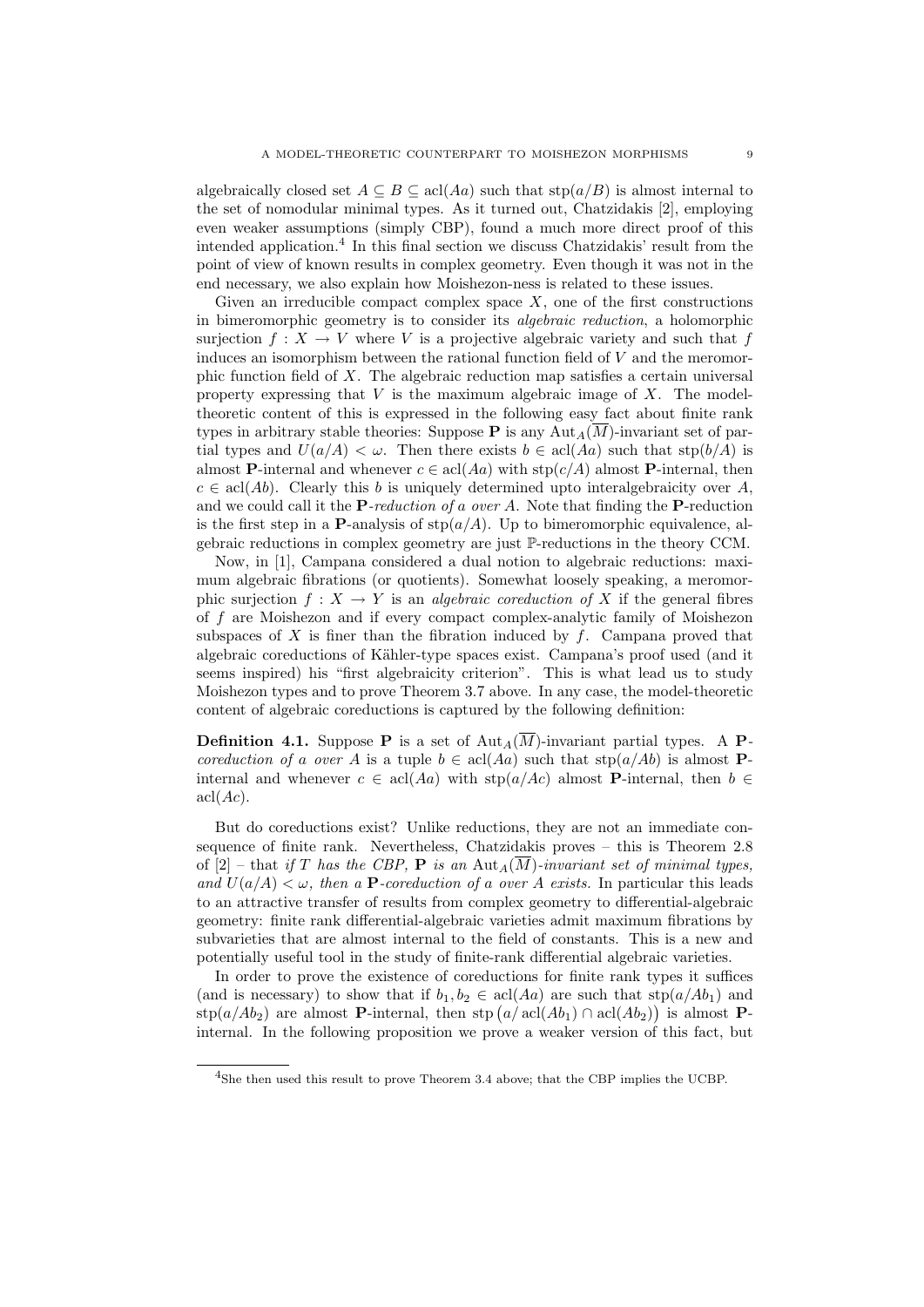unconditionally (without the CBP). It serves as a good illustration of the power of Moishezon-ness over internality.

**Proposition 4.2.** We do not assume the CBP. Suppose **P** is any Aut<sub>A</sub>( $\overline{M}$ ). invariant set of types and  $U(a/A) < \omega$ . If  $b_1, b_2 \in \text{acl}(Aa)$  are such that  $\text{stp}(a/Ab_i)|Aa$ is P-Moishezon over  $\operatorname{acl}(Ab_1) \cap \operatorname{acl}(Ab_2)$  for  $i = 1, 2$ , then  $\operatorname{tp}(a/\operatorname{acl}(Ab_1) \cap \operatorname{acl}(Ab_2))$ is almost P-internal.

Remark 4.3. Note that in the case when the CBP holds and P is the set of all nonmodular minimals, the hypothesis that  $tp(a/Ab<sub>i</sub>)|Aa$  is **P**-Moishezon over acl( $Ab_1$ )∩acl( $Ab_2$ ) would follow by Theorem 3.7 from tp( $a/Ab_i$ ) being simply almost internal to some nonmodular minimal type. But this does not give a new proof of the existence of coreductions under CBP because Theorem 3.7 itself relied on the existence of coreductions (to get UCBP from CBP).

*Proof of Proposition 4.2.* For the sake of notational convenience, let us rename  $b :=$  $b_1$  and  $c := b_2$ . Passing to algebraic closures we assume that  $\text{tp}(a/Ab)$  and  $\text{tp}(a/Ac)$ are stationary. Replacing A by  $\text{acl}(Ab)\cap \text{acl}(Ac)$ , we also assume that  $A = \text{acl}(Ab)\cap$ acl(Ac). We wish to show that  $tp(a/A)$  is almost **P**-internal.

Recursively define  $a = a_0, a_1, \ldots, b = b_0, b_1, \ldots$ , and  $c = c_0, c_1, \ldots$  so that

- (i)  $a_i b_i c_i \models \text{tp}(abc/A)$  for all i,
- (ii) for i even,  $a_{i+1} \models \text{tp}(a_i/Ac_i) | Ac_i b$  and  $c_{i+1} = c_i$ ,
- (iii) for i odd,  $a_{i+1} \models \text{tp}(a_i/Ab_i) | Ab_i b$  and  $b_{i+1} = b_i$ , and
- (iv)  $\text{stp}(a_i/Ab)$  is almost **P**-internal for all *i*.

This is done as follows. Suppose that for even i we have defined  $a = a_0, a_1, \ldots, a_i$ ,  $b = b_0, b_1, \ldots, b_i$ , and  $c = c_0, c_1, \ldots, c_i$  as desired. We first show how to define  $a_{i+1}, b_{i+1}, c_{i+1}$ . Let  $a_{i+1} \models \text{tp}(a_i/Ac_i) | Aa_i b$ . (Note that  $c_i \in \text{acl}(Aa_i)$ .) Since  $tp(a/Ac)|Aa$  is **P**-Moishezon over A by assumption, we get that  $tp(a_{i+1}/Aa_i)$  =  $tp(a_i/Ac_i)|Aa_i$  is **P**-Moishezon over A. By (iv) then,  $stp(a_{i+1}/Ab)$  is almost **P**internal. Set  $c_{i+1} := c_i$ . Since  $a_{i+1}c_{i+1} \models \text{tp}(a_i c_i/A) = \text{tp}(ac/A)$ , there exists  $b_{i+1}$ such that  $a_{i+1}b_{i+1}c_{i+1} \models \text{tp}(abc/A)$ .

We now construct  $a_{i+2}b_{i+2}c_{i+2}$  analogously. Let  $a_{i+2} \models \text{tp}(a_{i+1}/Ab_{i+1})Aa_{i+1}b$ . Since  $tp(a/Ab)|Aa$  is **P**-Moishezon over A,  $tp(a_{i+2}/Aa_{i+1}) = tp(a_{i+1}/Ab_{i+1})|Aa_{i+1}$ is P-Moishezon over A. But we have just shown that  $\text{stp}(a_{i+1}/Ab)$  is almost Pinternal. So  $\text{stp}(a_{i+2}/Ab)$  is almost **P**-internal. Setting  $b_{i+2} := b_{i+1}$  we can find  $c_{i+2}$ such that  $a_{i+2}b_{i+2}c_{i+2} \models \text{tp}(abc/A)$ . This completes the recursive construction.

We claim that for all i,  $U(a_{i+1}/Ab) \ge U(a_i/Ab)$ . Indeed, for i even,

$$
U(a_{i+1}/Ab) = U(a_{i+1}c_{i+1}/Ab) \text{ as } c_{i+1} \in \text{acl}(Aa_{i+1})
$$
  
\n
$$
= U(a_{i+1}c_i/Ab) \text{ as } c_{i+1} = c_i
$$
  
\n
$$
= U(a_{i+1}/Abc_i) + U(c_i/Ab)
$$
  
\n
$$
= U(a_{i+1}/Ac_i) + U(c_i/Ab) \text{ as } a_{i+1} \downarrow b
$$
  
\n
$$
= U(a_i/Ac_i) + U(c_i/Ab) \text{ as } a_{i+1} \models \text{tp}(a_i/Ac_i)
$$
  
\n
$$
\geq U(a_i/Abc_i) + U(c_i/Ab)
$$
  
\n
$$
= U(a_ic_i/Ab)
$$
  
\n
$$
= U(a_i/Ab)
$$

The argument for i odd is analogous.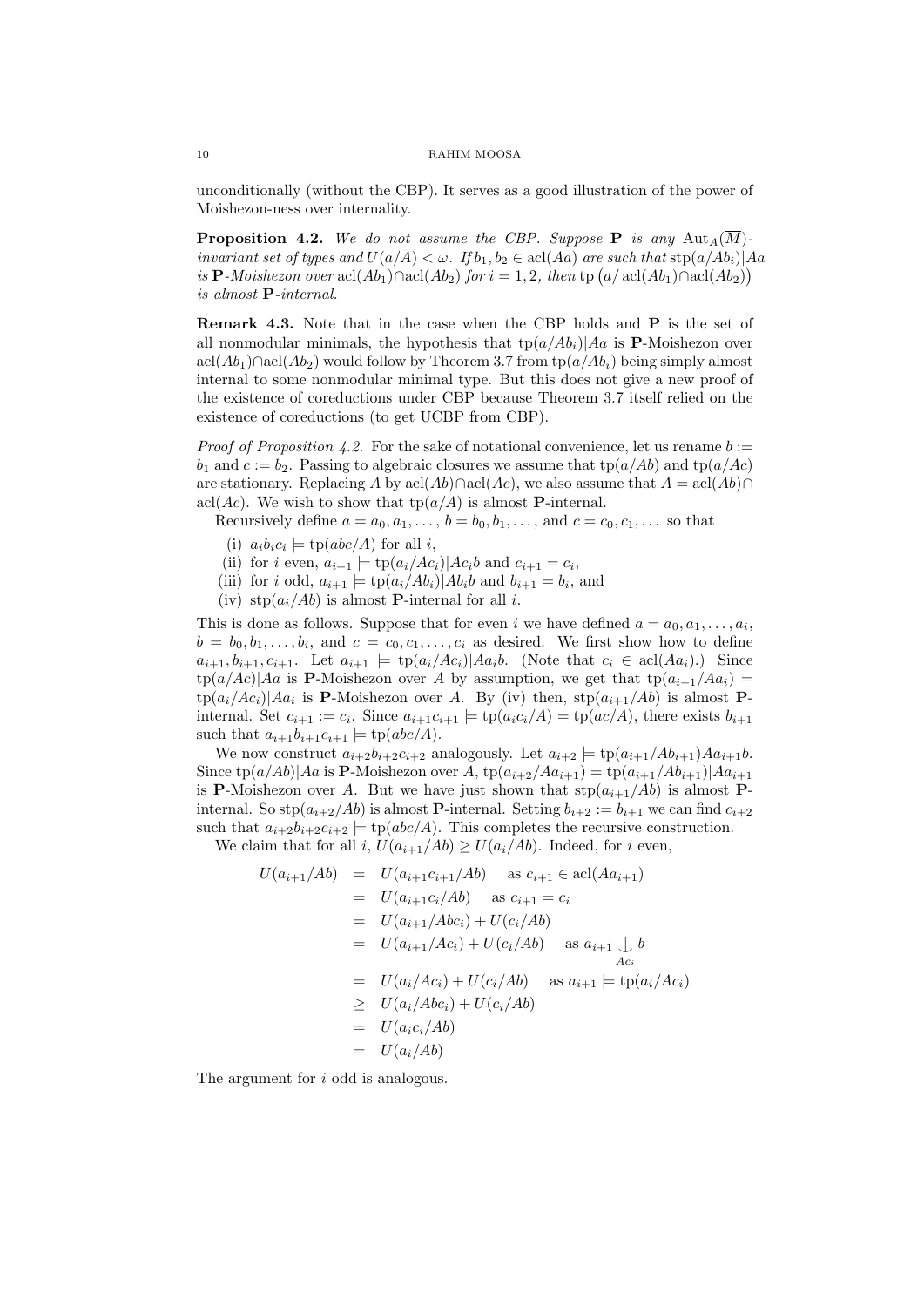Hence, eventually for some  $\ell > 0$ ,  $U(a_j/Ab) = U(a_{\ell}/Ab)$  for all  $j \geq \ell$ . Let us take  $\ell$  to be even. Now,

$$
U(a_{\ell+1}b_{\ell+1}/Ab) = U(a_{\ell+1}/Ab) \text{ as } b_{\ell+1} \in \text{acl}(Aa_{\ell+1})
$$
  
\n
$$
= U(a_{\ell+2}/Ab) \text{ by choice of } \ell
$$
  
\n
$$
= U(a_{\ell+2}b_{\ell+1}/Ab) \text{ as } b_{\ell+1} = b_{\ell+2} \in \text{acl}(Aa_{\ell+2})
$$
  
\n
$$
= U(a_{\ell+2}/Abb_{\ell+1}) + U(b_{\ell+1}/Ab)
$$
  
\n
$$
= U(a_{\ell+2}/Ab_{\ell+1}) + U(b_{\ell+1}/Ab) \text{ as } a_{\ell+2} \downarrow b
$$
  
\n
$$
= U(a_{\ell+2}/Ab_{\ell+1}) + U(b_{\ell+1}/Ab) \text{ as } a_{\ell+2} \downarrow b
$$

$$
= U(a_{\ell+1}/Ab_{\ell+1}) + U(b_{\ell+1}/Ab) \quad \text{as } a_{\ell+2} \models \text{tp}(a_{\ell+1}/Ab_{\ell+1}).
$$

On the other hand,  $U(a_{\ell+1}b_{\ell+1}/Ab) = U(a_{\ell+1}/Ab_{\ell+1}) + U(b_{\ell+1}/Ab)$ . It follows that  $U(a_{\ell+1}/Abb_{\ell+1}) = U(a_{\ell+1}/Ab_{\ell+1}),$  which means that  $b \bigcup a_{\ell+1}$ . But  $Ab_{\ell+1}$ 

 $b \bigcup a_{\ell+1}$  by (ii). Hence,  $\text{Cb}(b/Aa_{\ell+1}) \subseteq \text{acl}(Ab_{\ell+1}) \cap \text{acl}(Ac_{\ell+1}) = A$  and  $Ac_{\ell+1}$ 

we have that  $b \bigcup_{A}$  $a_{\ell+1}$ . So tp( $a/A$ ) = tp( $a_{\ell+1}/A$ ) has a nonforking extension –

namely stp $(a_{\ell+1}/Ab)$ – that is almost **P**-internal. Hence tp $(a/A)$  is itself almost **P**-internal.

4.1. Generating fibrations. In conclusion, let us relate some of these ideas to the notion of "generating families" from [5]. By a fibration of a stationary type  $p(x) = \text{tp}(a/A)$  we mean simply a stationary type  $q(x, y) = \text{tp}(a, b/A)$  such that  $s(y) = \text{tp}(b/A)$  and  $q_b := \text{tp}(a/Ab)$  are also stationary. The *fibres* of this fibration are the types  $q_{b'} := q(x, b')$  where  $b' \models s(y)$ . Given another realisation  $a' \models p(x)$ , we say that a and a' are q-connected if there exists a finite sequence  $a = a_0, a_1, \ldots, a_\ell =$ a' of realisations of  $p(x)$  and a sequence  $b = b_0, b_1, \ldots, b_{\ell-1}$  of realisations of  $s(y)$ such that  $a_i$  and  $a_{i+1}$  both realise  $q_{b_i}(x)$  for all  $i = 0, \ldots, \ell - 1$ . We say that  $q(x, y)$ *generates*  $p(x)$  if every (equivalently some) A-independent pair of realisations of  $p(x)$  are q-connected. It turns out that in the finite U-rank context q generates p if and only if  $\operatorname{acl}(Aa) \cap \operatorname{acl}(Ab) = \operatorname{acl}(A)$  (see Lemma 2.2 of [5]). The author and Pillay obtained the following criterion for internality to a nomodular minimal type (Theorem 1.3(b) of [5]): If T has the CBP and a finite rank type  $p(x)$  is generated by a fibration whose fibres are almost internal to a nonmodular minimal type, then  $p(x)$  is itself almost internal to that type.

We can extend these notions to pairs (or indeed finite collections) of fibrations. Let us say that  $p(x)$  is generated by the pair of fibrations  $q_1(x, y) = (a, b/A)$  and  $q_2(x, z) = \text{tp}(a, c/A)$  if for some (equivalently any) pair of A-independent realisations of  $p(x)$ , a and a', there exists a finite sequence of realisations of  $p(x)$ ,  $a = a_0, a_1, \ldots, a_\ell = a'$  such that each pair  $a_i, a_{i+1}$  is either q-connected or q<sub>2</sub>connected. Chatzidakis' proof of the existence of coreductions more or less gives the following internality criterion:

**Theorem 4.4.** Suppose T has the CBP,  $p(x) \in S(A)$  is a stationary finite rank type, and **P** is any set of Aut<sub>A</sub>( $\overline{M}$ )-invariant minimal types. If p is generated by a pair of fibration whose fibres are almost P-internal, then p is itself almost P-internal.

Sketch of proof. Suppose  $p(x) = \text{tp}(a/A)$  is generated by the fibrations  $q_1(x, y) =$  $tp(a, b/A)$  and  $q_2(x, z) = tp(a, c/A)$ . Since  $tp(a/ha)$ ,  $tp(a/Ab)$ , and  $tp(a/Ac)$  are